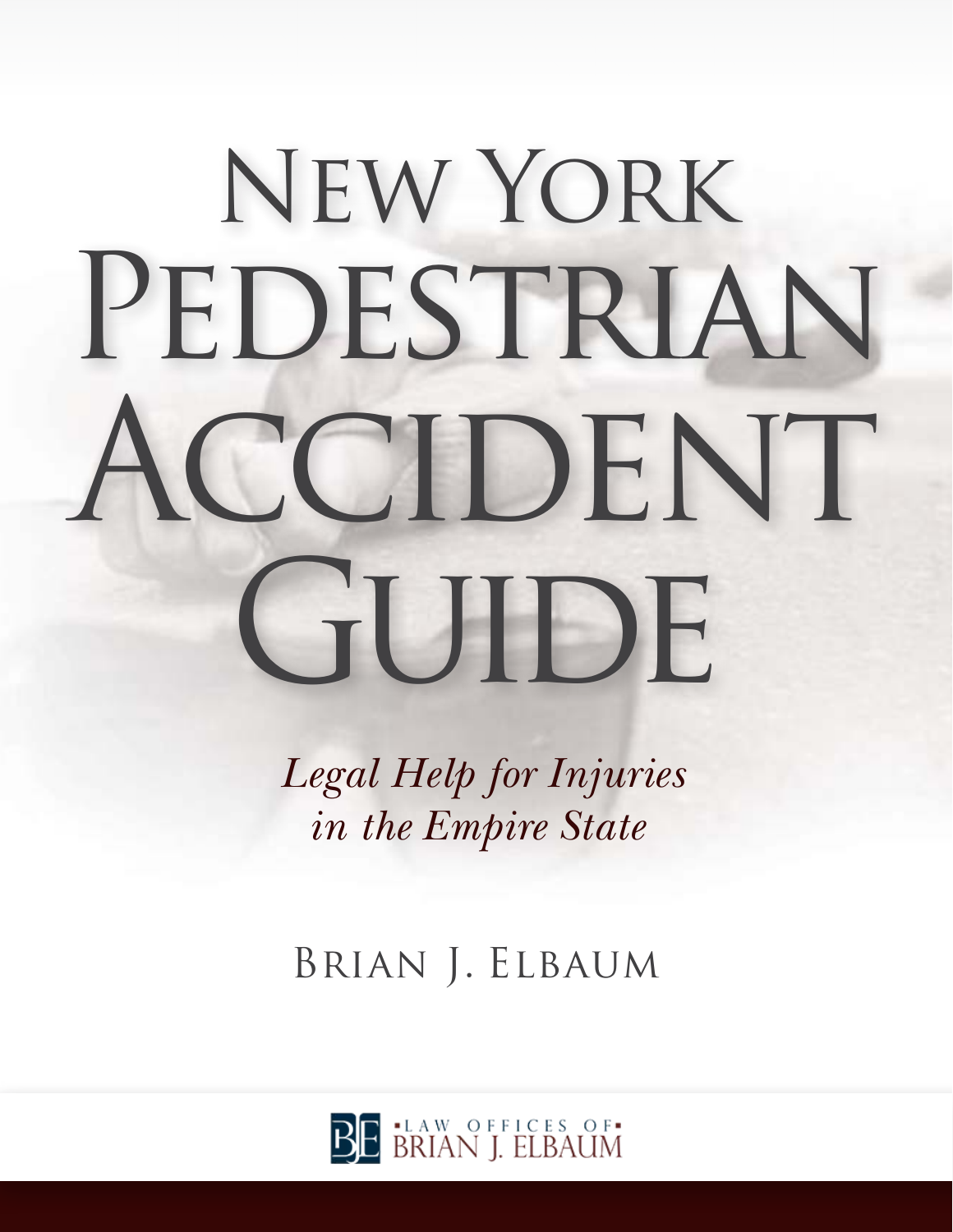

If you were involved in a pedestrian accident, you're likely scared, in shock, and unsure of who you can trust. A New York pedestrian accident lawyer can help you manage the legal process and fight for the compensation you rightfully deserve.

Motorists have a responsibility to share the road safely with other motorists, cyclists, and pedestrians. Sadly, in New York, accidents involving vehicles and pedestrians are all too common, and these accidents can cause serious injuries for those involved.

Were you injured in a pedestrian accident? Our New York pedestrian accident lawyers want to help.

Our legal team can help you build a strong case and fight for the compensation you rightfully deserve. If someone else's negligence caused your accident, you shouldn't be stuck with medical bills, rehabilitation costs, and the stress of long-term pain. Our New York pedestrian accident lawyers will help you fight for any and all compensation, so that you can focus on your recovery.

# COMMON CAUSES OF PEDESTRIAN **ACCIDENTS**

Being struck by a vehicle while out for a jog or walking the dog can change your life in an instant. Unfortunately, the majority of these accidents aren't caused by the pedestrian, but by unsafe or distracted motorists.

If your accident was caused by the negligence of a motorist, you may be entitled to compensation. A few examples include:

- » Distracted driving
- » Texting while driving
- » Reckless driving
- » Excessive speed

 $\overline{Z}$ 

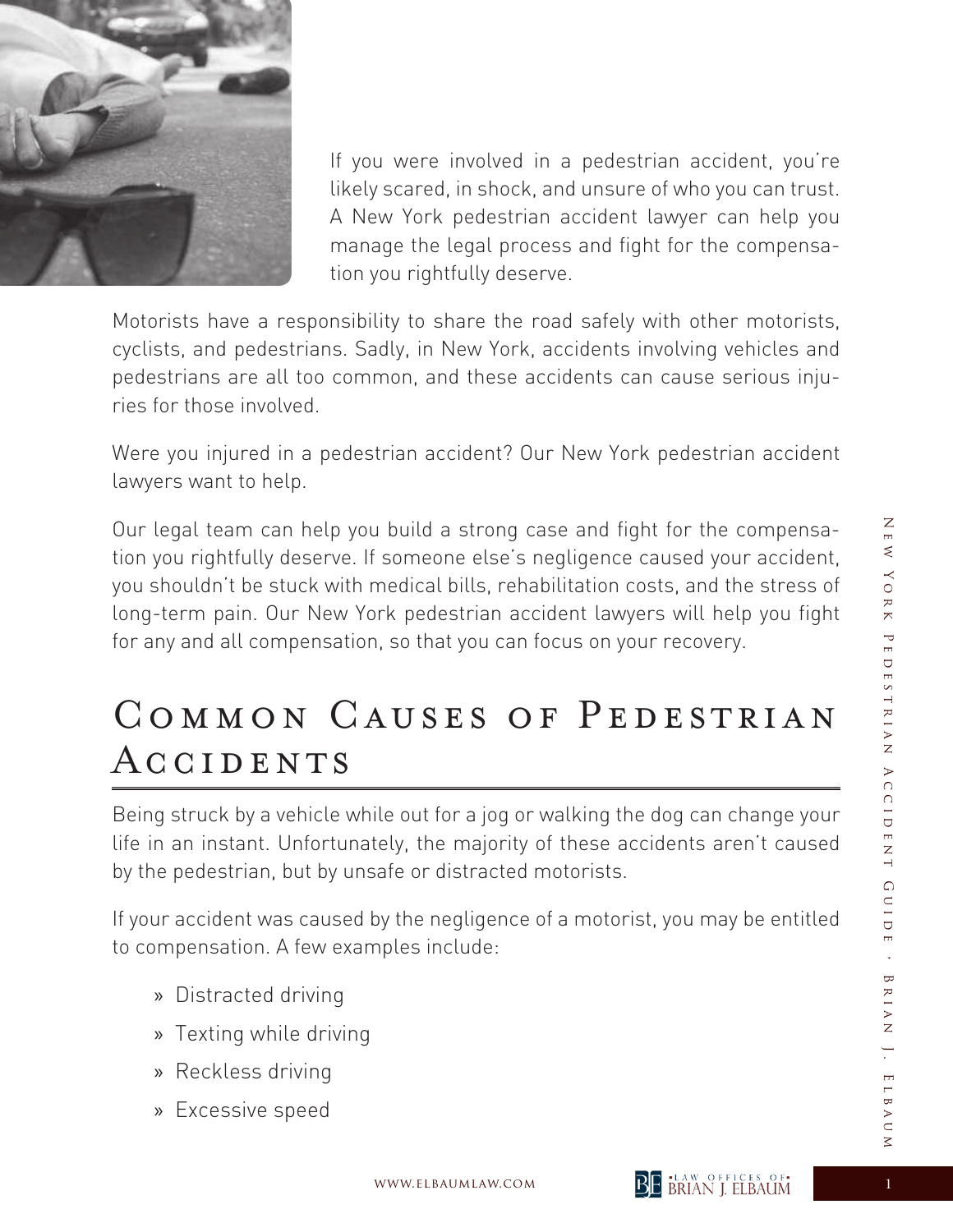- » Impaired vision
- » Improper lighting
- » DUI or driver intoxication

When you hire a New York pedestrian accident lawyer, your attorney will be responsible for investigating your accident and helping to determine its cause. Our investigations include witness interviews, consultations with experts, collecting police reports, and more.

## WHAT TYPES OF COMPENSATION Are Available

A pedestrian accident can turn your world upside down. Victims often face new financial and physical struggles. Medical bills and lost wages can put financial pressure on you, and long-term pain can be debilitating.

Victims can pursue compensation for any and all costs related to their accidents. There are two main types you can pursue, including compensatory and punitive damages. Compensatory damages provide coverage for costs directly related to the accident. This can help you pay for:

- » Medical bills, long-term care
- » Property damage
- » Disability
- » Pain and suffering
- » Lost wages
- » Loss of earning capacity

In addition to compensatory damages, you can seek punitive damages. Punitive damages are a form of financial punishment in cases of gross negligence or malice. These damages are awarded by a jury if your case goes to trial, and they're awarded on top of any compensatory damages.



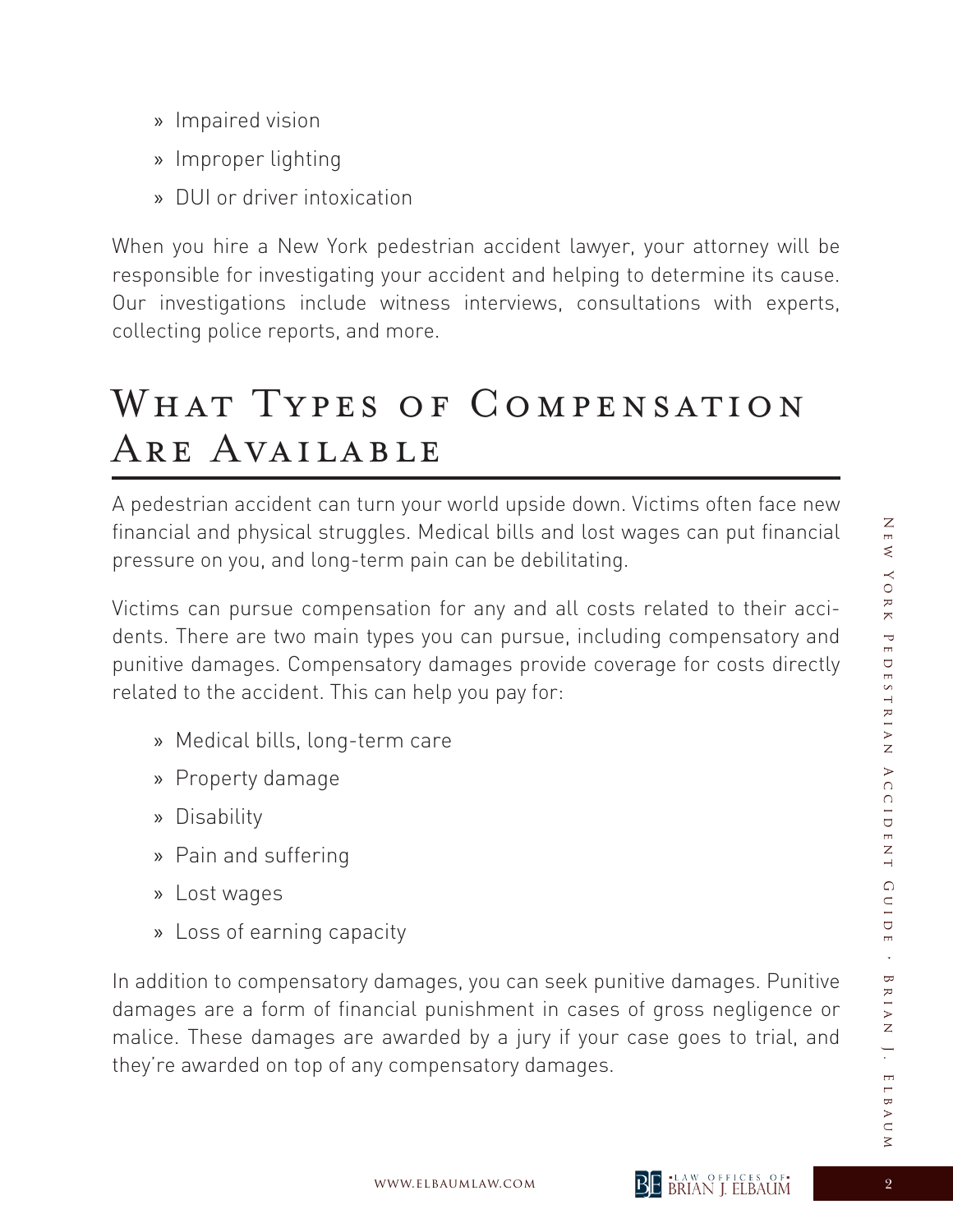## WHAT TO DO AFTER an Accident

Most accident victims don't know what to do after an accident. They're often in shock, in physical pain, and unsure of what to do next. We recommend you follow these steps to protect your rights and safety:



- » Seek Medical Care Call 911 and seek medical attention for your injuries. Your safety should be your top concern. If you are in the way of oncoming traffic, move to an area that's within visible distance of the accident scene.
- » File a Police Report When first responders arrive, you may be interviewed by investigators. Provide as much detail as you can about the accident, but do not admit fault. Even if you were uninjured, it's important to contact the police and file a report.
- » Document Injuries Take note of any injuries you have with photos, including cuts and bruises, any areas of ripped clothing, or areas of pain.
- » Avoid Admitting Fault When you talk with investigators, it's important that you do not discuss fault. Admissions of fault can harm your case, even if you incorrectly implicate yourself.
- » Seek Legal Advice It's important to contact a New York pedestrian accident lawyer as soon as possible. The statute of limitations for pedestrian accidents is two years in New York. The sooner you contact an attorney, the stronger the case you can build.

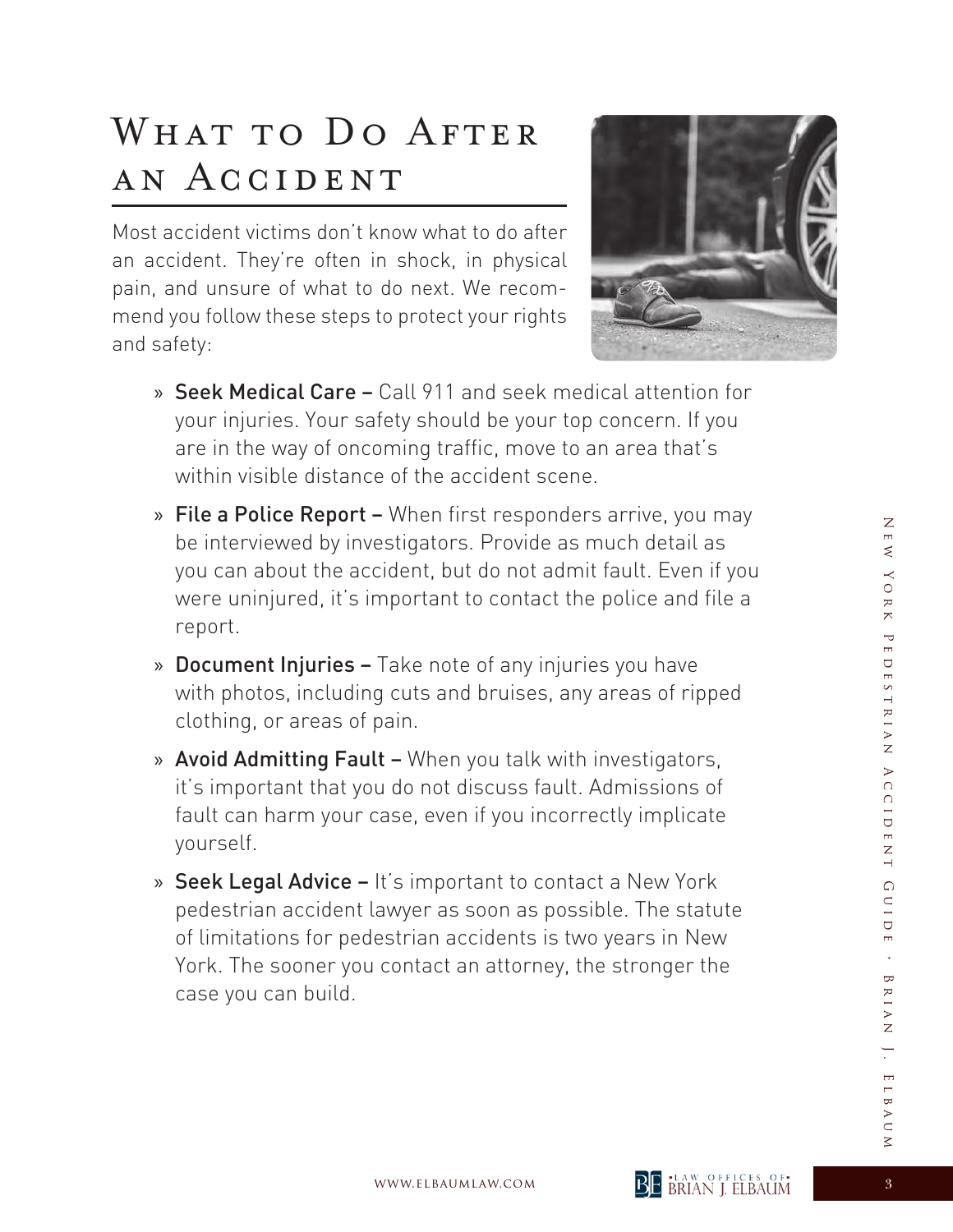

FREQUENTLY ASKED Questions | New YORK PEDESTRIAN Accident Guide

#### *How Do I Pick the Right Attorney?*

First, you want an attorney who has experience in handling what we call pedestrian knock-down type cases. You want an attorney who knows how to litigate these cases in court. You don't want your friend of a friend of a friend who refers you to an attorney who does divorce work or estate planning. You want an attorney that handles this type of case.

Number one, you want to meet with that attorney. You want to ask questions of that attorney. You want to find out how many types of pedestrian knock-down cases that attorney has had over the years. You want to find out whether or not you feel comfortable with that attorney; that's very important. I believe that the relationship between the attorney and client is like a marriage, because you're going to be working together as partners through a process that could take quite a long time. Litigation requires depositions and potentially a trial, and you want to make sure you feel comfortable with that lawyer.

Finally, you want to look at the firm itself. Is it a very large firm? Is it a smaller firm? You want to make sure that you'll have access to the attorney and not just the paralegals or a legal assistant that may be assigned to your case. You want to know that you have access to that attorney as well.

## *What Mistakes Should I Avoid After My Accident?*

One mistake that's made is the client walks away from the scene of the accident. They're struck by a motor vehicle, they feel bruised, but they don't wait for the police to arrive and they leave the scene. That's a big problem.

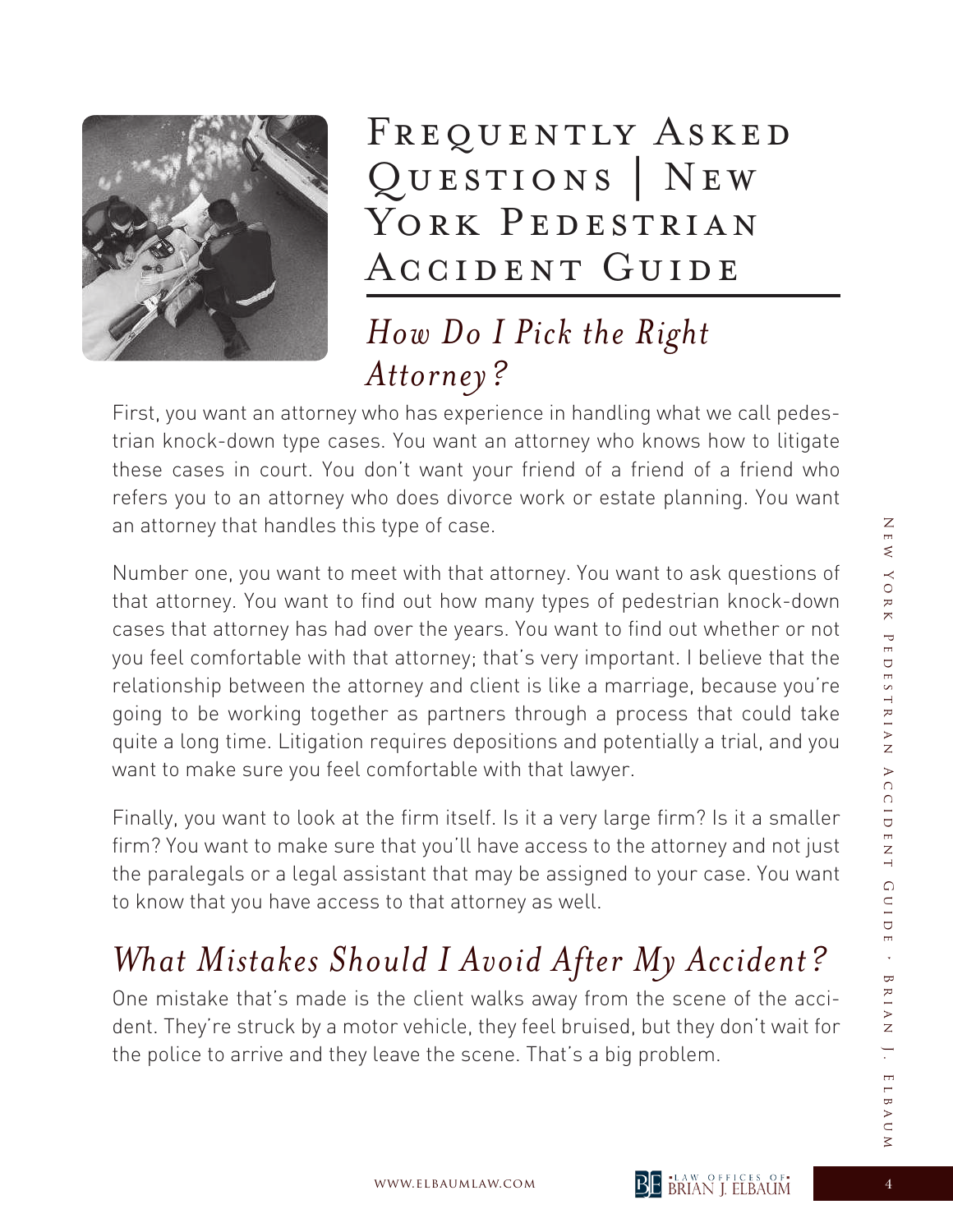Second, they don't properly advise the police officers who do show up on how the accident happened or what happened. Third, they don't seek proper medical attention early on. Maybe they're a little bruised at the scene of the accident and they refuse medical attention, and then the next day they can't get out of bed. The advisable thing to do is, if you're in pain and you were struck by a motor vehicle, go to the hospital and advise the hospital staff where your pain is and that you were in a motor vehicle accident.

Other mistakes that are made down the road is that clients don't always follow the advice of their doctors and they don't follow up with the proper medical treatment that they need, which can affect your case. Another problem that often happens is that the client will retain competent council, an attorney who is a personal injury lawyer that understands how to navigate through the process to get the client a proper recovery, but the client isn't truthful to the attorney. One of the questions that I always ask a client is, "Were you ever injured before in a car accident? Did you ever suffer an injury in any type of accident where you're claiming the same type of injuries that you're claiming in this accident?" You want to be truthful with that attorney because the attorney will be able to better represent you through the process.

#### *Do I Have a Claim if I was Injured in a Hit-and-Run?*

First, you may want to retain competent council as early as possible to do an investigation to see if there may be cameras that were set up in or near the area, to see if we can identify the plate of the vehicle that struck you.

I had a client call me just the other day who was in an accident and a witness was able to take a photograph of the rear of the vehicle. She came to my office and we were able to do a license plate search and identify the vehicle. You don't want to leave the scene. You want to make sure the police arrive. You want someone to call 911 so it can be documented on paper in a police report that it was a hit-and-run. If there were witnesses there that were able to provide a plate number, you want that documented on the police report as well. Very often, the police officers will run a search of the plate at the scene of the accident. These are things that you need to do.

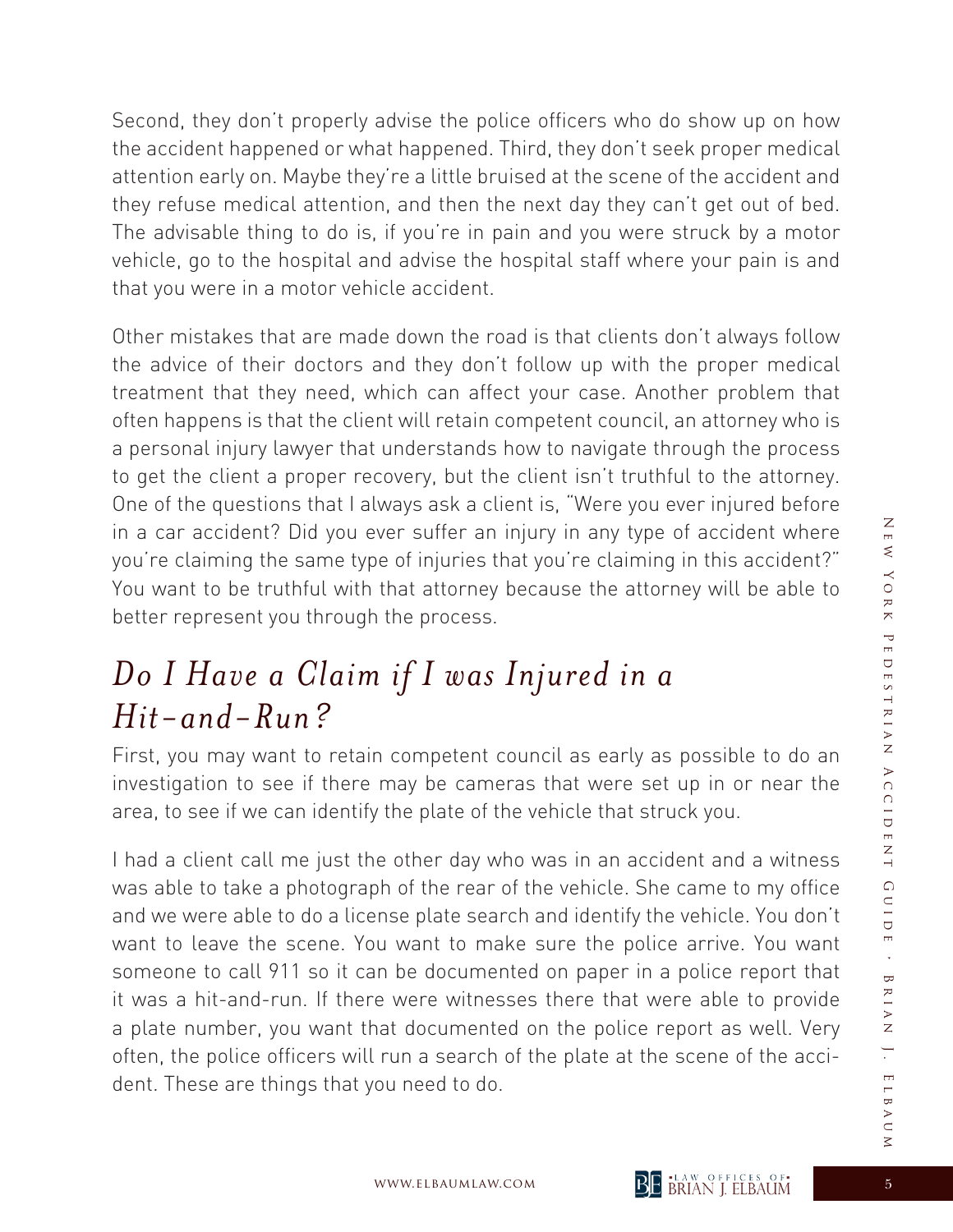What if you're unable to identify this car? You might still have a claim if you're someone who owns a vehicle, or you're in a household where someone owns a vehicle, like a mother or father. There's a chance that you can pursue your claim under their policy, for what's called uninsured motorist protection, to cover you for the loss.

If that's not an option, there's another avenue you could potentially go, and that's through what's called MVAIC, the Motor Vehicle Accident Indemnity Corporation. They're an entity that was set up through the government. They step into the shoes of the one that caused the accident, and act as the insurance carrier, but you need to show that it's an unidentified vehicle that left the scene and that there's no other coverage available to cover your loss.

### *What If I'm Partially at Fault?*

I had a client call me the other day and say to me, "I was walking across the street and I was struck by a motor vehicle." I asked her, "Where were you walking?" "I was walking in the middle of the road." I asked her, "Were there any traffic signal devices?" "Yes, there were, and the traffic signal device said that the vehicle that struck me had a green light, and I didn't see the vehicle."

The question that she had was, "Do I have a case?" The answer is potentially. It depends on where the accident occurred. It depends on the type of roadway that it was. Was it a residential roadway? Was it a roadway where you're not supposed to be driving more than 25 miles an hour? Are we able to show that that vehicle was traveling at 45 or 50 miles an hour? Will there be culpable conduct on your part? Potentially, there will. Will that affect the value? Yes, it could. If you're partially at fault, that will come into play in resolving the case.

### *How Much Is My Case Worth?*

There's no easy answer to that question. It depends on the extent of your injury. It depends on whether or not your injuries are permanent in nature; that adds value to the case. It also depends on how the accident happened. Was it all the fault of the driver, or is there some culpable conduct on your part? Were you crossing in the middle of the street? Were you crossing within a pedestrian crosswalk with a green light?

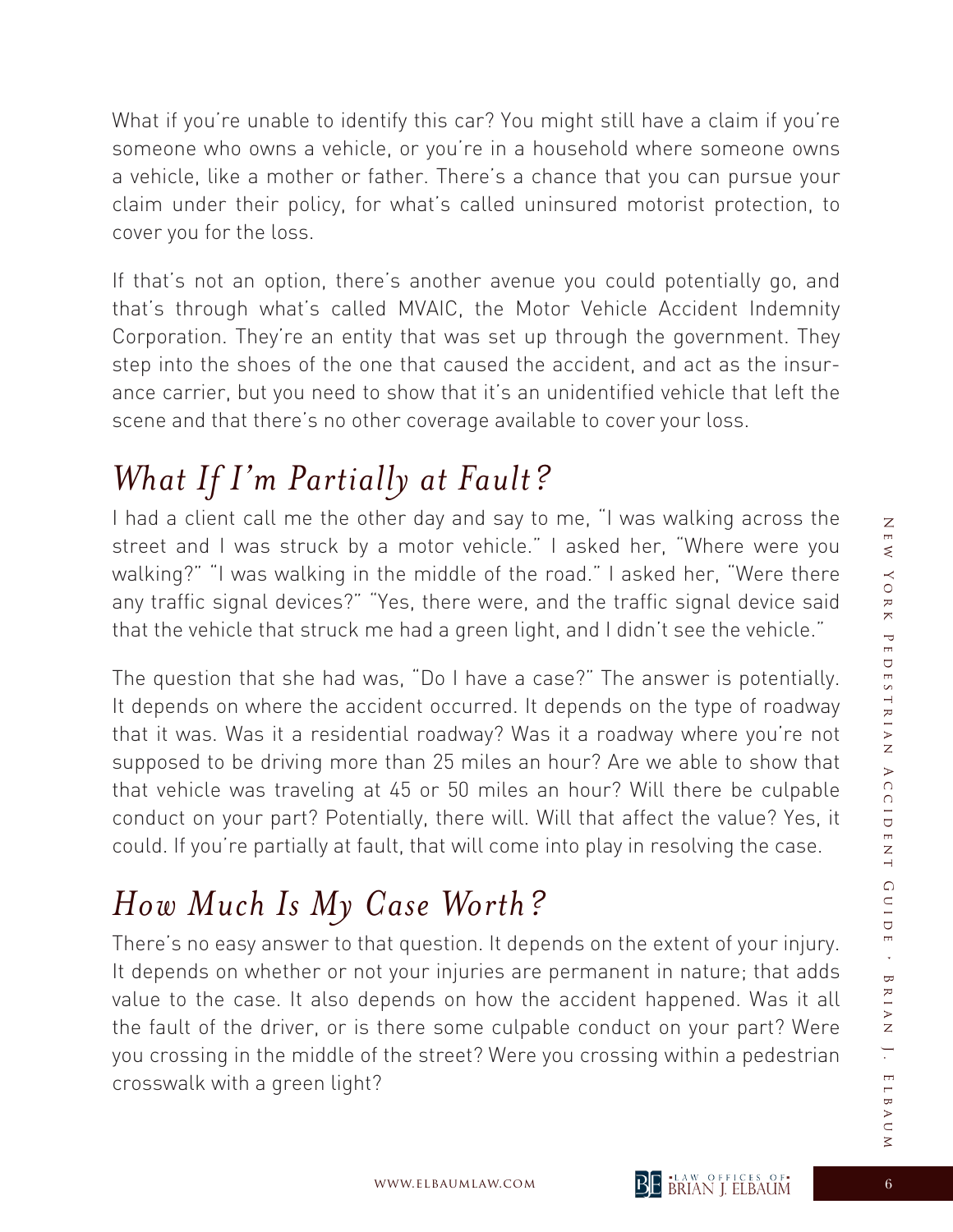These are all factors that need to be considered. It doesn't mean you don't have a case if you're walking across the middle of the street, but these are factors that come into play in making a determination as to what your case is worth. I will tell you that our firm will make sure that you get the compensation that you're entitled to.

### *How Long Do I File a Claim for My Accident in New York?*

You have three years from the date of the accident to file a lawsuit, otherwise you're banned and you've waived your right and can't file a lawsuit after that time period. There are exceptions to that.



If the accident involves a municipality, it may be

a shorter time period; it may be a year and 90 days. There are also deadlines relevant to ensuring that you get your medical bills paid. You have to file what's called a no fault application with the insurance company, and that has to be done within a 30-day period. There are deadlines that need to be followed. You need to sit down with a competent attorney, one that has personal injury litigation experience, to guide you through the process and to make sure that all of these deadlines are met.

### *How Long Will This Case Take?*

There's no easy answer to that question. Many factors come into play. One important factor involves the extent of the injury. The injury may take time to heal. It could be a broken leg; a broken leg can take several months to heal, and then the individual may need to go through a rehabilitation process, or a physical therapy process, that can take longer. It may take up to a year, if not longer, to see if the injuries are lasting and permanent in nature. We want to know if those injuries are lasting and permanent in nature because they must be factored in to determining value and making sure that the individual gets the most compensation that they can possibly get for their injuries.

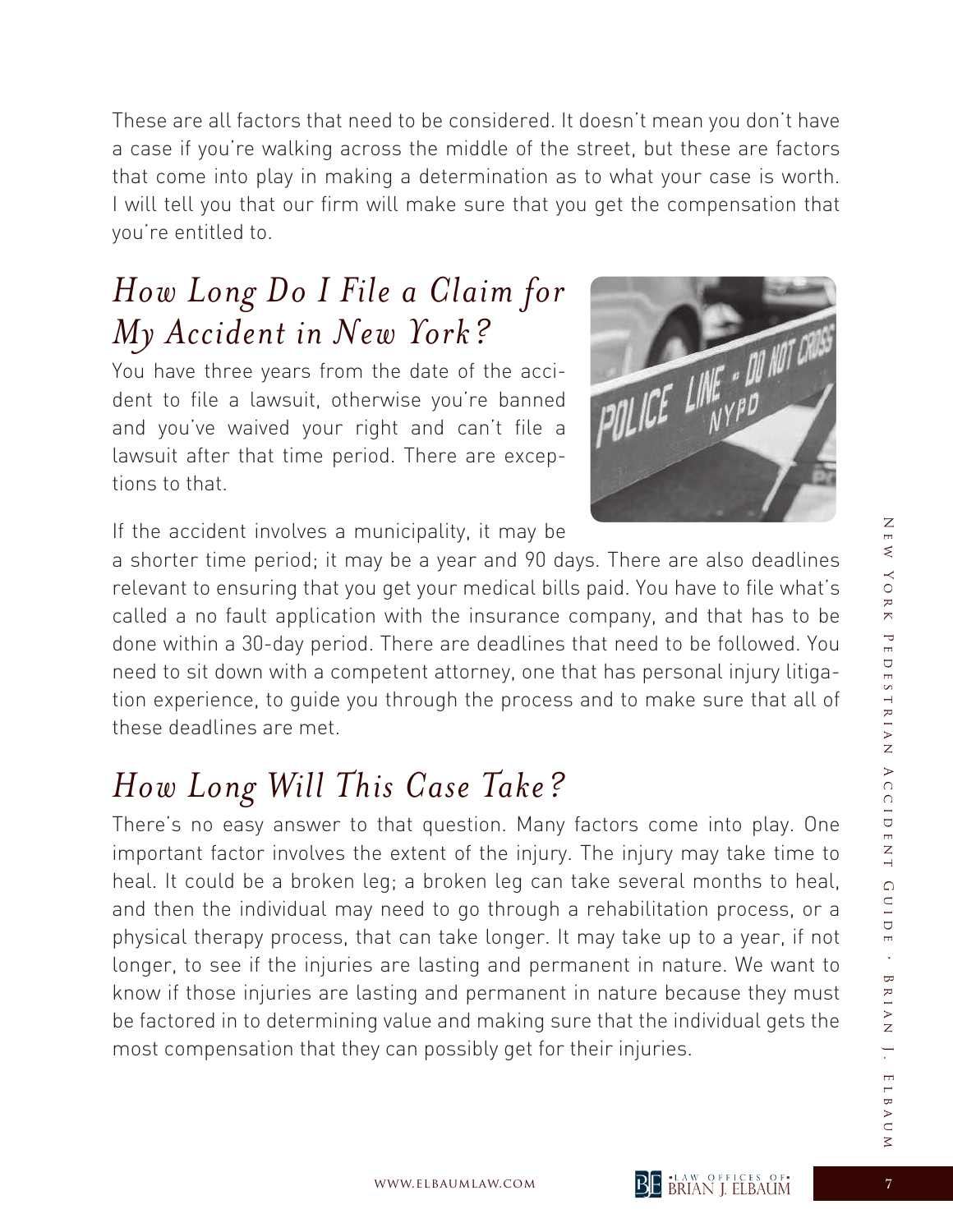There are other factors that come into play as well – how the accident happened, whose fault it was, etc. If there are issues regarding whose fault it was, it may be a case that requires litigation, which means it's a case that we need to file a lawsuit for. If we file a lawsuit and we have to go through the litigation process, that could take time. That could take two to five or more years. I will tell you that this firm will make sure that you get the most that you can possibly get for your injuries in the shortest amount of time possible.

# CONTACT US FOR A FREE CASE Review

If you were struck by a vehicle, don't hesitate to call our New York pedestrian accident lawyers. We have extensive knowledge of New York's pedestrian safety laws, and we've helped hundreds of victims recover compensation.

Call now for a free, no-obligation case review. We're happy to answer any questions you have about your case. Call now.



# About the Author

Brian J. Elbaum was only a few years out of law school when he decided to go out on his own in 1996.

Twenty years later, he still holds fast to the same two winning principles:

- » Making sure clients are comfortable throughout the litigation process.
- » Achieving great results by being aggressive and making the responsible party constantly uncomfortable.



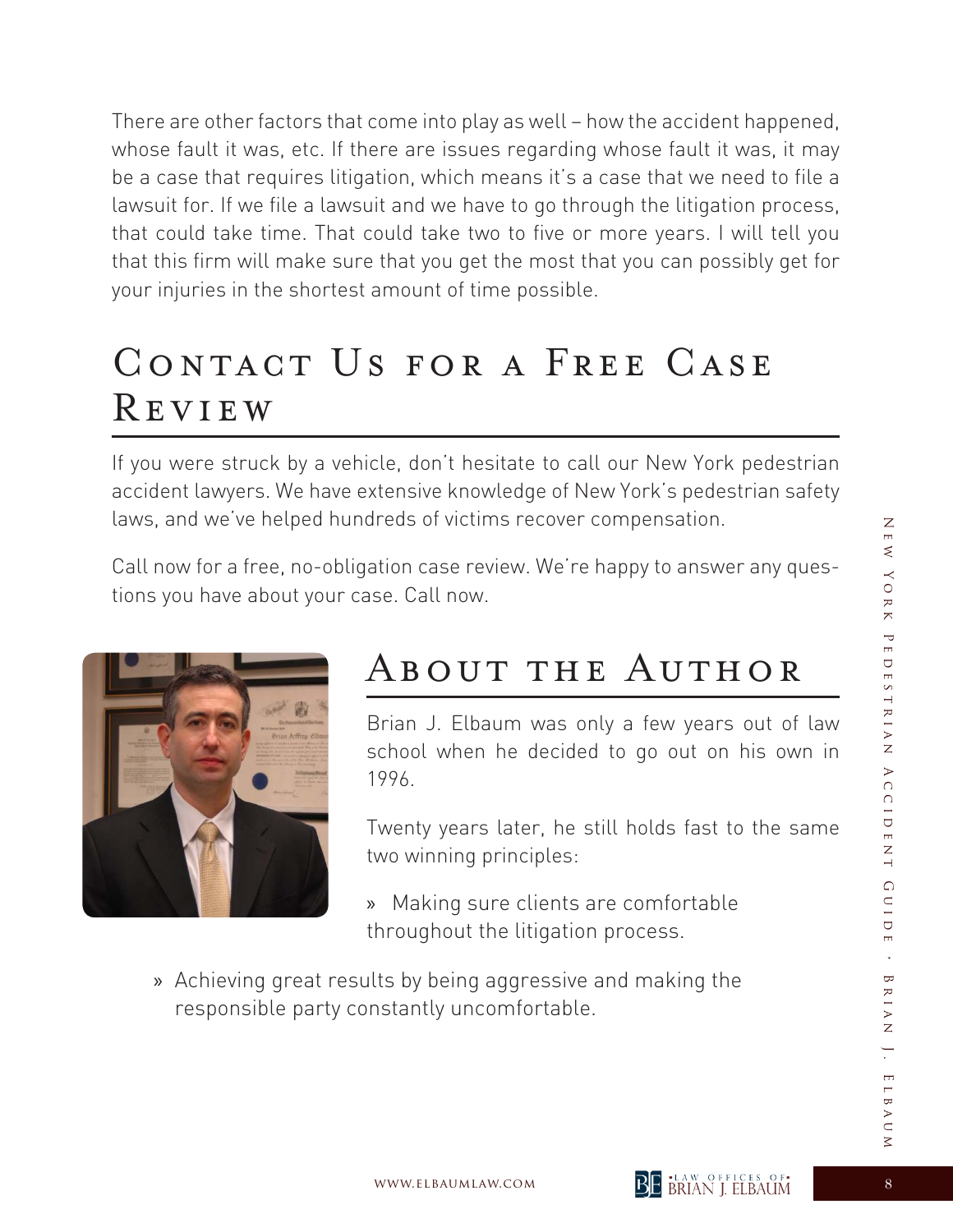## *1996*

Brian graduated from Rutgers University in 1991 and earned his law degree from Brooklyn Law School in 1994. While he had a great job at a good firm after graduating he quickly realized that he could serve clients better on his own, unburdened by the constraints of the law firm model and approach.

Brian felt so strongly in what he was doing that for his first year he was willing to work out of his apartment – a sixth floor walkup on East 37th Street & 3rd Avenue. Getting dressed every day in a full suit and tie to work from the desk in the corner of a modest one-bedroom, Brian took the cases no other attorney wanted. He quickly developed a reputation for making "lemons into lemonade," helping those personal injury clients who other attorneys couldn't.

#### *2016*

The Law Offices of Brian J. Elbaum have come a long way in 20 years. We've represented over 800 personal injury clients in Queens, Brooklyn, the Bronx, New York, Staten Island, Long Island, Upstate New York and New Jersey in cases involving construction accidents, auto accidents, slip & falls, medical/ dental malpractice, bar and nightclub assaults, product liability, and much, much more.

We've stayed small by design, continuing to believe as we did 20 years ago that, more lawyers means more internal politics and reduced focus on the client. At our office, you know that every case will be handled personally by Brian. And we've stayed true to our philosophy, demonstrating in case after case that being tough with the adversary and compassionate with our clients is a winning combination.

Brian is licensed to practice law in New York and New Jersey as well as the federal courts. He is active in New York's legal community as a Certified Member of the New York Trial Lawyers Association, Brooklyn Bar Association, and New York County Bar Association.

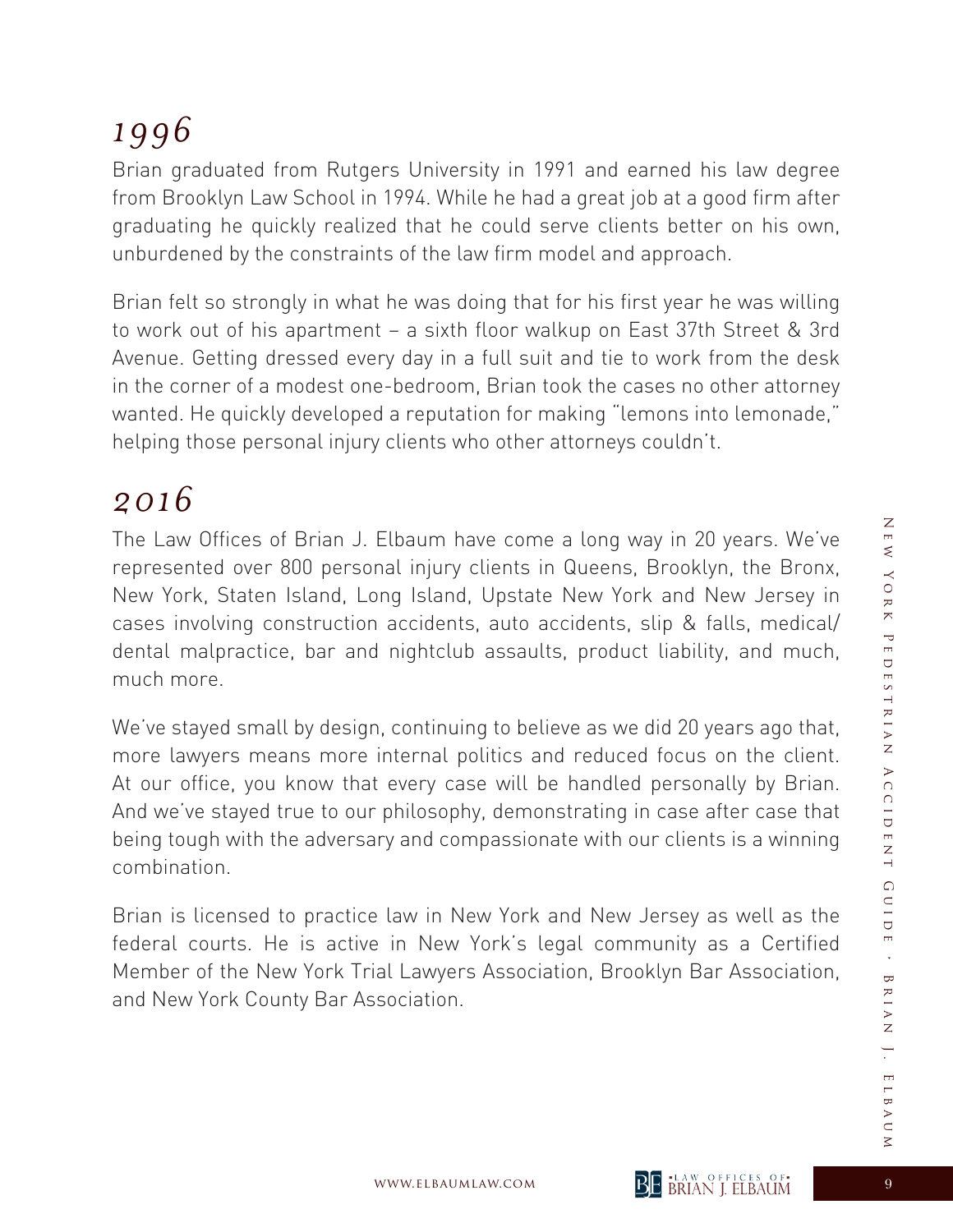#### *Our Office*

The story of our office mirrors the story of New York's past twenty years. We were located in 150 Broadway on 9/11, and moved to 708 3rd Avenue until downtown was ready for business again. As soon as it was, we moved to 111 John Street – until Superstorm Sandy hit and relocated us to our current location.

Today, our office is inside the historic 11 Broadway building, just outside Bowling Green. Built 120 years ago in 1896, the Western Union branch office inside our building became a focus in the investigation into the Titanic disaster in 1912 as Senator Alden Smith sought to determine whether a message from the doomed ship had been transmitted to New York's White Star Line office next door.

Mr. Elbaum has broad experience in the areas of law practiced by the Firm and manages a team dedicated to meeting client needs. Prior to establishing the Firm, Mr. Elbaum worked for several New York law firms representing clients in cases ranging from workers' compensation to commercial litigation. He also served as a judicial intern to a New York Supreme Court Justice, investigated exchange violations as an intern at the New York Stock Exchange, and worked at an entertainment firm representing musicians. His extensive legal and business background has instilled in Mr. Elbaum a solid understanding of how to get things done in a variety of environments.

Mr. Elbaum once held the position of Vice President at an insurance company, for which he provided advisory services. This position has enabled him to gain an insider's view of the insurance industry. He translates that insight into solid advice for his clients on insurance-related matters.

In establishing the Firm, Mr. Elbaum received guidance and inspiration from his father, the late David Elbaum, Esq. David Elbaum served as Of Counsel to the Firm in its early years and provided key insights into several cases.